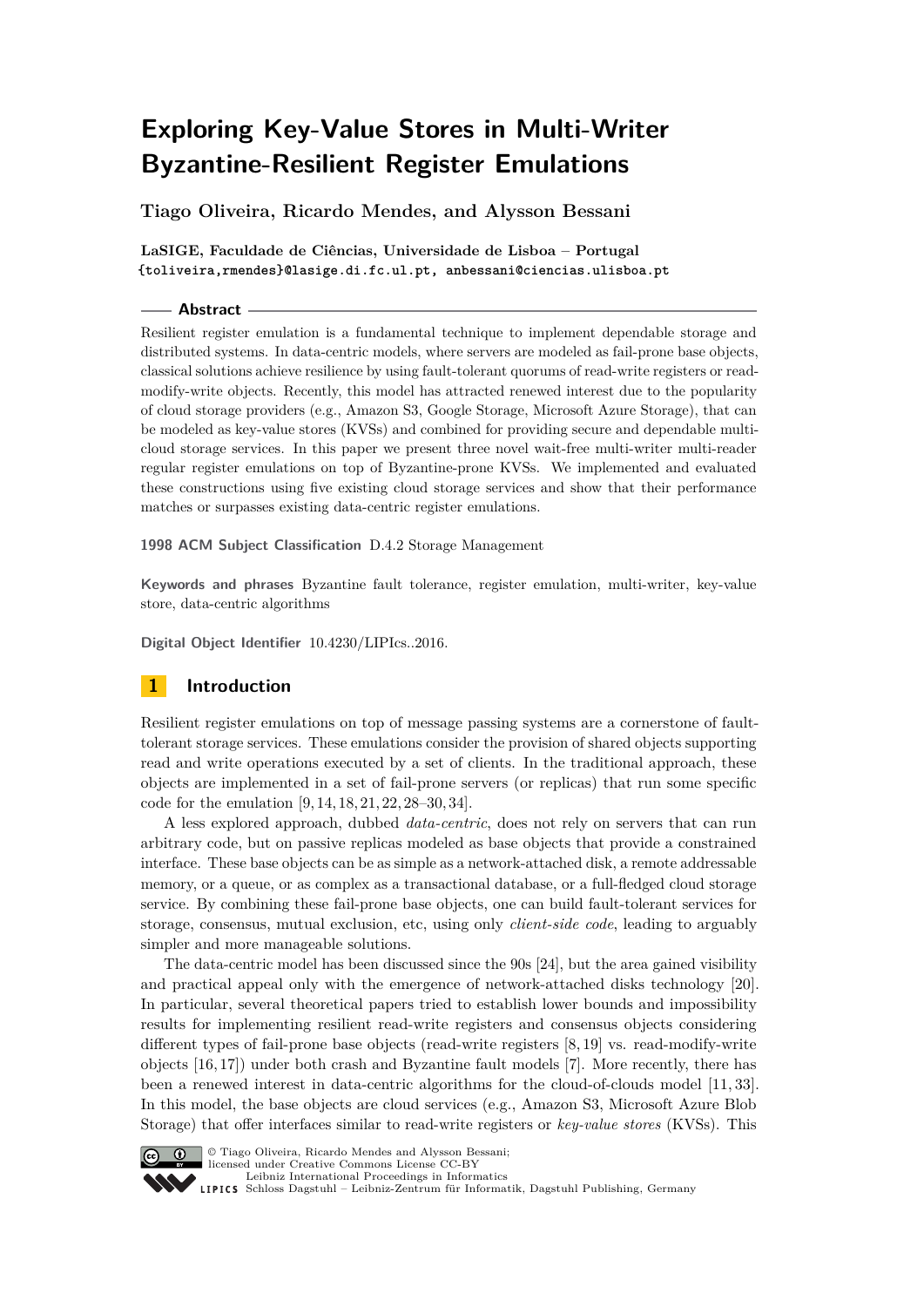#### **XX:2 Exploring Key-Value Stores in Multi-Writer Byzantine-Resilient Register Emulations**

approach ensures that the stored data is available even if a subset of cloud providers is unavailable or corrupts their copy of the data (events that do occur in practice [\[27\]](#page-15-15)).

To the best of our knowledge, there are only two existing works for register emulation in the cloud-of-clouds model: DepSky [\[11\]](#page-15-13), which tolerates Byzantine faults (e.g., data corruption or cloud misbehavior) on the providers but *supports only a single-writer per data object*, and Basescu et al. [\[10\]](#page-15-16), which genuinely supports multiple writers, but *tolerates only crash faults and does not support erasure codes*.

In this paper we present new register emulations on top of cloud storage services that support multiple concurrent writers (avoiding the need for expensive mutual exclusion algorithms [\[11\]](#page-15-13)), tolerate Byzantine failures in base objects (minimizing the trust assumptions on cloud providers), and integrate erasure codes (decreasing the storage requirements significantly). In particular, we present three new multi-writer multi-reader (MWMR) regular register constructions:

- **1.** an optimally-resilient register using full replication;
- **2.** a register construction requiring more base objects, but achieving better storage-efficiency through the use of erasure codes;
- **3.** another optimally-resilient register emulation that also supports erasure codes, but requires additional communication steps for writing.

These constructions are wait-free (operations terminate independently of other clients), uniform (they work with any number of clients), and can be adapted to provide atomic (instead of regular) semantics.

We achieve these results by exploring an often overlooked operation offered by KVSs – *list* – which returns the set of stored keys. The basic idea is that by embedding data integrity and authenticity proofs in the key associated with a written value, it is possible to use the list operation in multiple KVSs to detect concurrent writers and establish the current value of a register. Although KVSs are equivalent to registers in terms of synchronization power [\[13\]](#page-15-17), the existence of the list operation in the interface of the former is crucial for our algorithms.

Besides the reduction on the storage requirements, an additional benefit of supporting erasure codes when untrusted cloud providers are considered is that they can be substituted by a secret sharing primitive (e.g., [\[25\]](#page-15-18)) or any privacy-aware encoding (e.g., [\[14,](#page-15-1)[32\]](#page-15-19)), ensuring confidentiality of the stored data.

The three constructions we propose are described, proved correct, implemented and evaluated using real clouds (Amazon S3 [\[1\]](#page-14-2), Microsoft Azure Storage [\[15\]](#page-15-20), Rackspace Cloud Files [\[5\]](#page-14-3), Google Storage [\[3\]](#page-14-4) and Softlayer Cloud Storage [\[6\]](#page-14-5)). Our experimental results show that these novel constructions provide advantages both in terms of latency and storage costs.

# **2 Related Work**

Existing fault-tolerant register emulations can be divided in two main groups depending on the nature of the fail-prone "storage blocks" that keep the stored data. The first group comprises the works that rely on servers capable of running part of the protocols [\[9,](#page-15-0) [18,](#page-15-2) [22,](#page-15-4) [28,](#page-15-5) [34\]](#page-15-7), i.e., constructions that have both a client-side and a server-side of the protocol. Typically, in this kind of environment it is easier to provide robust solutions as servers can execute specific steps of the protocol atomically, independently of the number of clients accessing it.

In the second group we have the *data-centric* protocols [\[7,](#page-14-1) [8,](#page-14-0) [17,](#page-15-12) [19,](#page-15-10) [24\]](#page-15-8). This approach considers a set of clients interacting with a set of passive servers with a constrained interface, modeled as shared memory objects (called base objects). The first work in this area was due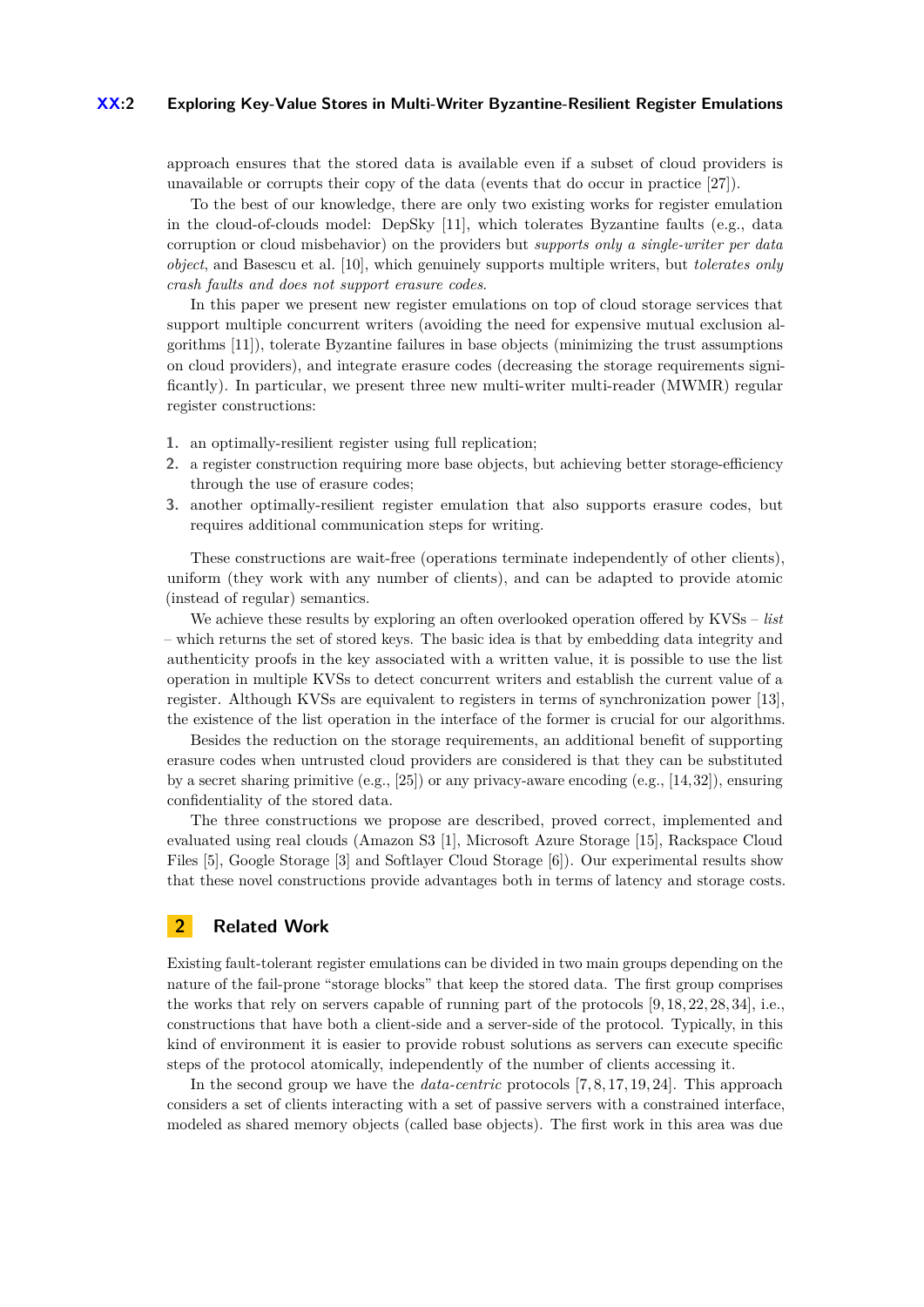| Work                      | Fault model      | Technique    | <b>Base Objects</b> | Resilience | <b>Semantics</b>          |
|---------------------------|------------------|--------------|---------------------|------------|---------------------------|
| Javanti et al. [24]       | Byzantine        | replication  | atomic registers    | $5f+1$     | $\overline{\rm SW}$ safe  |
| Gafni and Lamport<br>[19] | crash            | replication  | atomic registers    | $2f+1$     | SW regular                |
| Chockler and Malkhi [17]  | crash            | replication  | rmw registers       | $2f + 1$   | MW ranked                 |
| Abraham et al. [7]        | <b>Byzantine</b> | replication  | regular registers   | $3f+1$     | SW regular                |
|                           | Byzantine        | replication  | regular registers   | $3f + 1$   | SW safe                   |
| Aguilera and Gafni [8]    | crash            | replication  | atomic registers    | $2f + 1$   | MW atomic                 |
| Bessani et al. [11]       | Byzantine        | replication  | regular registers   | $3f + 1$   | SW regular                |
|                           | Byzantine        | erasure code | regular registers   | $3f + 1$   | SW regular                |
| [10]<br>Basescu et al.    | crash            | replication  | atomic KVSs         | $2f + 1$   | $MW$ regular <sup>*</sup> |
| This paper                | <b>Byzantine</b> | replication  | atomic KVSs         | $3f+1$     | $MW$ regular <sup>*</sup> |
|                           | Byzantine        | erasure code | atomic KVSs         | $4f + 1$   | $MW$ regular <sup>*</sup> |
|                           | Byzantine        | erasure code | atomic KVSs         | $3f+1$     | $MW$ regular <sup>*</sup> |

<span id="page-2-1"></span>**Table 1** Data-centric resilient register emulations. \* Can be extended to achieve atomic semantics.

to Jayanti, Chandra and Toueg [\[24\]](#page-15-8), where the model was defined in terms of fail-prone shared memory objects. This work presented, among other wait-free emulations [\[23\]](#page-15-21), a Byzantine fault-tolerant single-writer single-reader (SWSR) safe-register construction using  $5f + 1$  base objects to tolerate *f* faults. Further works tried to establish lower bounds and impossibility results for emulating registers tolerating different kinds of faults considering different types of base objects. For example, Aguilera and Gafni [\[8\]](#page-14-0) and Gafni and Lamport [\[19\]](#page-15-10) used regular and/or atomic registers to implement crash-fault-tolerant MW and SW registers,[1](#page-2-0) respectively, while Chockler and Malkhi [\[17\]](#page-15-12) used read-modify-write objects to transform the SW register of Gafni and Lamport [\[19\]](#page-15-10) in a ranked register, a fundamental abstraction for implementing consensus. Abraham et al. [\[7\]](#page-14-1) provided a Byzantine fault-tolerant SW register, which was latter used as a basis to implement consensus. The main limitation of these algorithms is that, although they are asymptotically efficient [\[8\]](#page-14-0), the number of communication steps is still very large, and the required base objects are sometimes stronger than KVSs [\[17\]](#page-15-12) or implement weak termination conditions [\[7\]](#page-14-1).

More recently, there has been a renewed interest in data-centric algorithms for the cloud-of-clouds model  $[10, 11]$  $[10, 11]$ . Here the base objects are cloud services offering interfaces similar to key-value stores. These solutions ensure that the stored data is available even if a subset of cloud providers is unavailable or corrupts their copy of the data. DepSky [\[11\]](#page-15-13) provided a regular SW register construction that tolerates Byzantine faults by less than a third of the base objects, ensuring also the confidentiality of the stored data by using a secret sharing scheme [\[25\]](#page-15-18). However, to support multiple writers an expensive lock protocol must be executed to coordinate concurrent accesses. Another work in this line [\[10\]](#page-15-16) provided a regular MW register that replicates the data by a majority of KVSs. Its main purpose was to reduce the necessary storage requirements. To achieve that, writers remove obsolete data synchronously, creating the need to store each version in two keys: a temporary key, that could be removed, and an eternal key, common for all writers and versions, that is never erased. In the best case, the algorithm requires a storage space of  $2 \times S \times n$ , where *S* is the size of the data and *n* is the number of KVSs.

Using registers or KVSs as base objects in the data-centric model makes it more challenging to implement dependable register emulations, as general replicas have more synchronization power than such objects [\[13\]](#page-15-17). The three new register constructions presented in this paper advance the state of the art by supporting multiple writers and erasure-coded data in the datacentric Byzantine model, using a rather weak base object – a KVS. Two of these constructions

<span id="page-2-0"></span><sup>1</sup> From now on we avoid characterizing the constructions about the number of readers, as all constructions discussed in the rest of the paper support multiple readers (MR).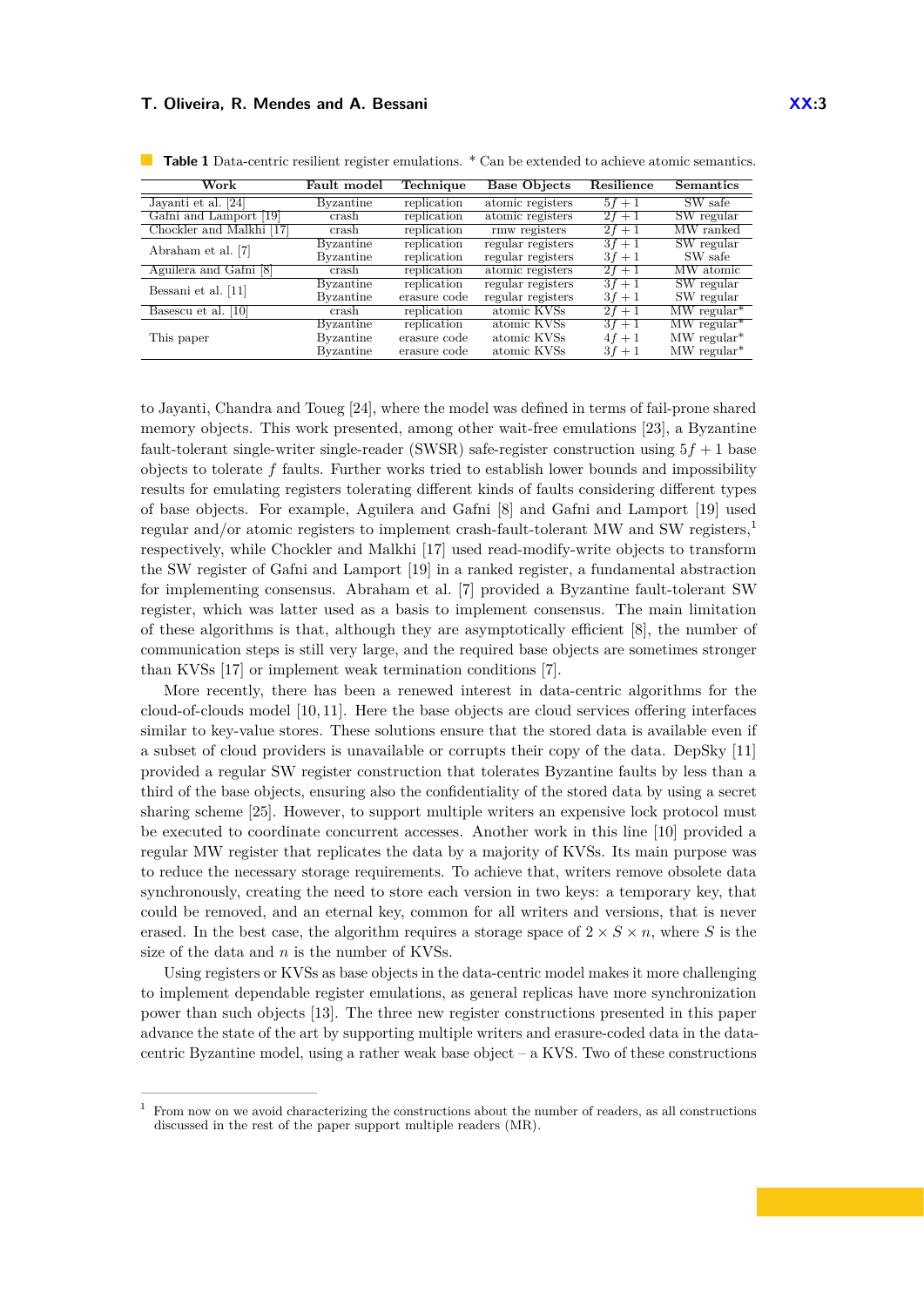#### **XX:4 Exploring Key-Value Stores in Multi-Writer Byzantine-Resilient Register Emulations**

have optimal resilience, as they require  $3f + 1$  base objects to tolerate f Byzantine faults in an asynchronous system (with confirmable writes) [\[30\]](#page-15-6). Table [1](#page-2-1) summarizes the discussed data-centric constructions.

# **3 System Model**

## **3.1 Register Emulation**

We consider an *asynchronous* system composed of a finite set of clients and *n* cloud storage providers that provide a KVS interface. We refer to clients as *processes* and to cloud storage providers as *base objects*. Each process has a unique identifier from an infinite set named *IDs*, while the base objects are numbered from 0 to  $n - 1$ .

We aim to provide *MW-register* abstractions on top of *n* base objects. Concretely, a register abstraction offers an interface specification composed of two *operations*:  $\text{write}(v)$ and **read()**. The sequential specification of a register requires that a read operation returns the last value written, or  $\perp$  if no write has ever been executed. Processes interacting with registers can be either *writers* or *readers*.

A process operation starts by an *invoke* action on the register, and ends with a *response*. An operation *completes* when the process receives the response. An operation  $o_1$  precedes another operation  $o_2$  (and  $o_2$  *follows*  $o_1$ ) if it completes before the invocation of  $o_2$ . Operations with no precedence relation, are called *concurrent*.

Unless stated otherwise, the register implementations should be *wait-free* [\[23\]](#page-15-21), i.e., the operation invocations should complete in a finite number of internal steps. Moreover, we provide *uniform* implementations, i.e., implementations that do not rely on the number of processes, allowing processes to not know each other initially.

We provide two register abstraction semantics, *regular* and *atomic*, which differ mainly in the way they deal with concurrent accesses [\[26\]](#page-15-22). A regular register guarantees only that different read operations agree on the order of preceding write operations. Any read operation overlapping a write operation may return the value being written or the preceding value. An atomic register employs a stronger consistency notion than regular semantics. It stipulates that it should be possible to place each operation at a singular point (linearization point) between its invocation and response. This mean that after a read operation completes, a following read must return at least the version returned in the preceding read, even in the presence of concurrent writes.

## **3.2 Threat Model**

Up to  $f$  out-of  $n$  base objects can be subject to NR-arbitrary failures [\[24\]](#page-15-8), which are also known as Byzantine failures. The behavior of such objects can be unrestricted: they may not respond to an invocation, and if they do, the content of the response may be arbitrary. Unless stated otherwise, readers may also be subject to Byzantine failures. Writers can only fail by crashing, because even if the protocol tolerates Byzantine writers, they may always store arbitrary values or overwrite data on the register. Processes and base objects are said to be *correct* if they do not fail.

For cryptography, we assume that each writer has a private key  $K_r$  to sign some of the information stored on the base objects. These signatures can be verified by any process in the system through the corresponding public key  $K_u$ . Moreover, we also assume the existence of a collision-resistant cryptographic hash function to ensure integrity. There might be multiple writer keys as long as readers can access their public counterparts.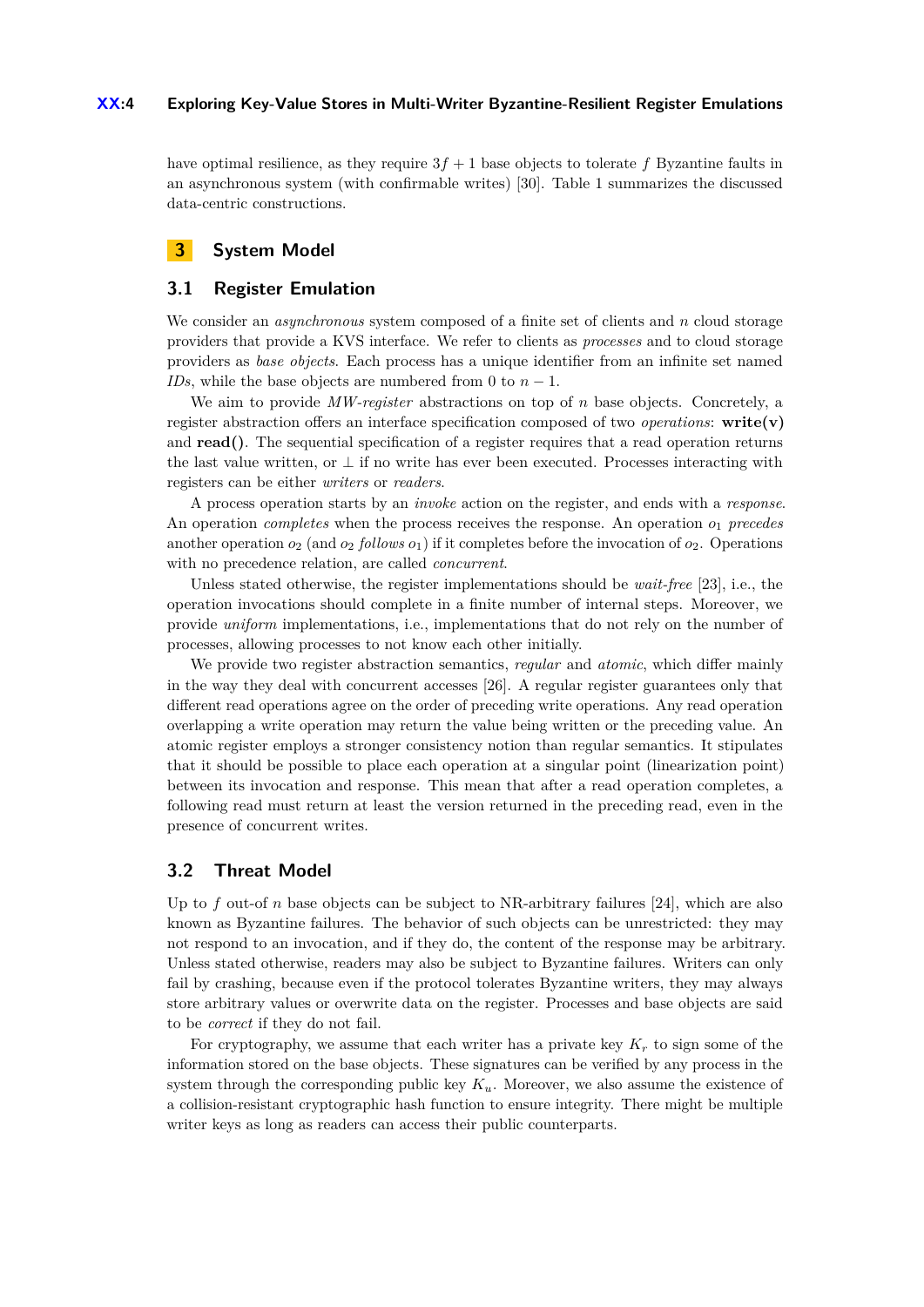<span id="page-4-1"></span>

**Figure 1** General structure of our MW-regular register emulations.

#### **3.3 Key-Value Store Specification**

Current cloud storage service providers offer a key-value store (KVS) interface, which act as a passive server where it is impossible to run any code, forcing the implementations to be *data-centric*. Specifically, KVSs allow customers to interact with associative arrays, i.e, with a collection of  $\langle key, value \rangle$  pairs, where any  $key$  can have only one value associated at a time and there can not be equal keys. Moreover, the size of stored values are expected to be much larger than the size of the associated keys. We assume the presence of four operations: (1) **put(***k*, *v*), (2) **get(***k*), (3) **list(**), and (4) **remove(***k*). The first operation associates a key *k* with the value *v*, returning *ack* if successful and *ERROR* otherwise; the second retrieves the value associated with a key *k*, or *ERROR* if the key does not exist; the third returns an array with all the keys in the collection, or [] if there are no keys in the collection; and the last operation disassociates a key *k* from its value, releasing storage space and the key itself, returning an *ack* if successful and *ERROR* otherwise. Finally, we assume that individual KVS's operations are atomic and wait-free.

## <span id="page-4-2"></span>**4 Multi-Writer Constructions**

In this section we describe the three MW-regular register implementations. Before discussing the algorithms in detail ([§4.3](#page-6-0) to [§4.6\)](#page-9-0), we present an overview of the general structure of the protocols  $(\S4.1)$  and describe the main techniques employed in their construction  $(\S4.2)$ . The correctness proofs of the protocols are presented in the extended version of this paper [\[31\]](#page-15-23).

## <span id="page-4-0"></span>**4.1 Overview**

Our three MW-regular protocols differ mainly in the storage technique employed (replication or erasure code), the number of base objects required  $(3f + 1)$  or  $4f + 1$ , and the number of sequential base object accesses (two or three steps). Excluding these differences, the general structure of all protocols is similar to the one illustrated in Figure [1.](#page-4-1)

In the write operation, the client first lists a quorum of base objects (KVSs) in order to find the key encoding the most recent version written in the system, and then puts the value being written associated with a unique key encoding a new (incremented) version in a quorum. The read operation requires finding the most recent version of the object (as in the first phase of the write operation), and then retrieving the value associated with that key.

Notice that our approach considers that each written value requires a new key-value pair in the KVSs. However, it is impossible to implement wait-free data-centric MW-regular register emulations without using at least one "data element" per written version if the base objects do not provide conditional update primitives (similar to Compare-and-Swap) [\[10,](#page-15-16) [16\]](#page-15-11).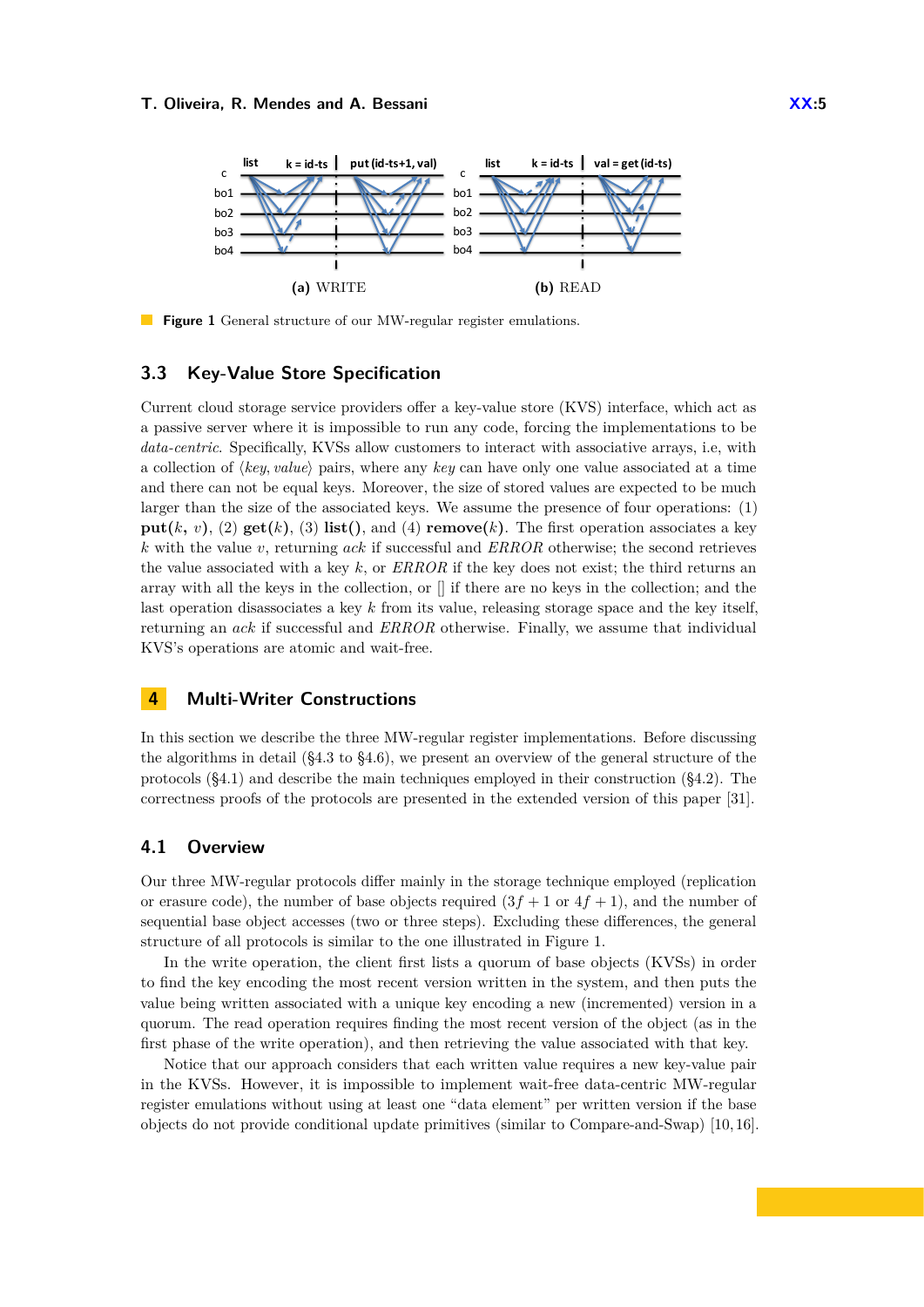## **XX:6 Exploring Key-Value Stores in Multi-Writer Byzantine-Resilient Register Emulations**

Therefore, any practical implementation of these algorithms must consider some form of garbage collection, as discussed in [§5.2.](#page-10-0)

# <span id="page-5-0"></span>**4.2 Protocols Mechanisms**

Our algorithms use a set of mechanisms that are crucial for achieving Byzantine fault tolerance, MW semantics and storage efficiency. To simplify the exposition of the algorithms in the following sections ([§4.4](#page-6-1) to [§4.6\)](#page-9-0), we first describe such mechanisms.

# **4.2.1 Byzantine Quorum Systems**

Our protocols employ dissemination and masking Byzantine quorum systems to tolerate up to *f* Byzantine faults [\[28\]](#page-15-5). *Dissemination quorum systems* consider quorums of  $q = \lceil \frac{n+f+1}{2} \rceil$ base objects, requiring thus a total of  $n > 3f$  base objects in the system. This ensures each two quorums intersect in at least *f* + 1 objects (one correct). *Masking quorum systems* require quorums of size  $q = \lceil \frac{n+2f+1}{2} \rceil$  and a total of  $n > 4f$  base objects, ensuring thus quorum intersections with at least  $2f + 1$  base objects (a majority of correct ones).

# **4.2.2 Multi-Writer Semantics**

We use the **list** operation of KVSs to design MW uniform implementations. This operation is very important as it allows us to discover new versions written by unknown clients. With this, the key idea of our protocols is making each writer to write in its own abstract register in a similar way to what is done in traditional transformation of SW to MW registers [\[26\]](#page-15-22). We achieve this by putting the client unique *id* on each key alongside with a timestamp *ts*, resulting in the pair  $\langle ts, id \rangle$ , which represents a *version*. This approach ensures that clients writing new versions of the data never overwrite versions of each other.

# **4.2.3 Object integrity and authenticity**

We call the pair  $\langle data \; key, data \; value \rangle$  an *object*. In our algorithms, the *data key*<sup>[2](#page-5-1)</sup> is represented by a tuple  $\langle ts, id, h \rangle_s$ , where  $\langle ts, id \rangle$  is the version, *h* is a cryptographic hash of the *data value* associated with this key, and *s* is a signature of  $\langle ts, id, h \rangle$  (there is a slight difference in the protocol of [§4.6,](#page-9-0) as will be discussed later). Having all this information on the data key allows us to validate the integrity and authenticity of the version (obtained through the **list** operation) before reading the data associated with it. Furthermore, if some version has a valid signature we call it *valid*. A data value is said to be *valid* if its hash matches the hash present in a valid key (this can only be verified after reading the value associated with the key). Consequently, an object is valid if both the version and the value are valid.

# **4.2.4 Erasure codes**

Two of our protocols employ erasure codes [\[32\]](#page-15-19) to decrease the storage overhead associated with full replication. This technique generates  $n$  different coded blocks, one for each base object, from which any  $m < q$  base objects blocks can reconstruct the data. Concretely, in our protocols we use  $m = f + 1$ .

<span id="page-5-1"></span><sup>2</sup> For the remaining of this paper we may refer to this only as *key*.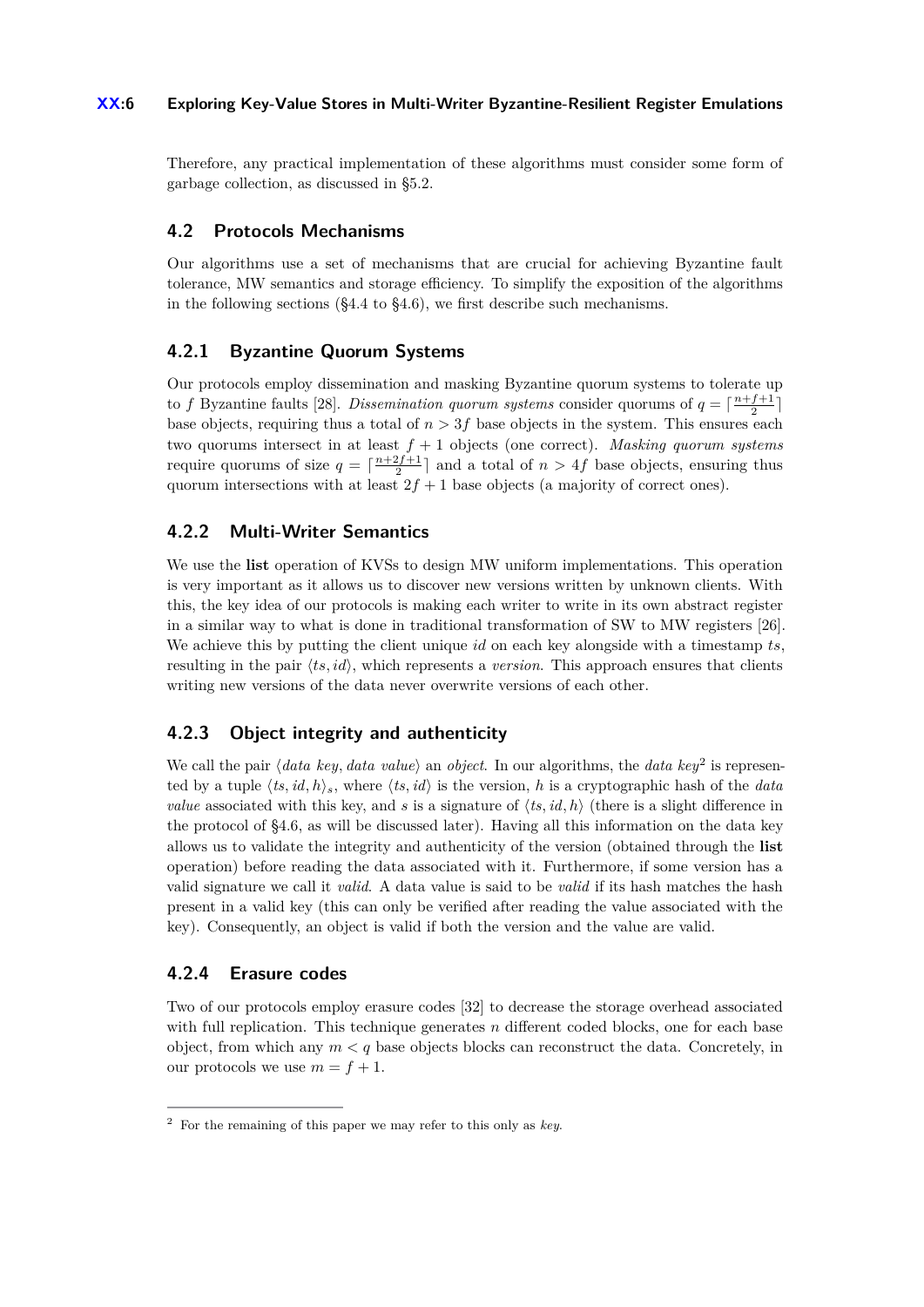**Algorithm 1:** Auxiliary functions.

```
1 Function listQuorum() begin
 2 L[0..n-1] \leftarrow \perp;<br>2 concurrently
 3 concurrently for 0 \leq i \leq n-1 do
              \begin{bmatrix} L[i] \leftarrow \textbf{list}_i; \end{bmatrix}5 wait until |\{i : L[i] \neq \perp\}| \geq q;<br>6 return L:
           return L;
 7 Function writeQuorum(data_key, value) begin
 8 \begin{bmatrix} ACK[0..n-1] \leftarrow \perp; \\ 0 & \text{concurrently for (} \end{bmatrix}9 concurrently for 0 \leq i \leq n-1 do<br>10 i ACK[i] \leftarrow \textbf{put}(data \; key, value[i])\vert ACK[i] ← put(data_key, value[i])<sub>i</sub>;
11 wait until |\{i : ACK[i] = true\}| \ge q;12 Function maxValidVersion(L) begin
13 \quad \left[ \quad \textbf{return } \langle vr, h \rangle_s \in \bigcup_{i=0}^{n-1} L[i] : verify(s, K_u) \wedge \not\exists \; \langle vr', h' \rangle_{s'} \in \bigcup_{i=0}^{n-1} L[i] : vr' > vr \wedge verify(s', K_u)) \; ;
```
Notice that this formulation of coded storage can also be used to ensure confidentiality of the stored data, by combining the erasure code with a secret sharing scheme [\[25\]](#page-15-18), in the same way it was done in DepSky [\[11\]](#page-15-13).

#### <span id="page-6-0"></span>**4.3 Pseudo Code Notation and Auxiliary Functions**

We use the '<sup>+</sup>' operator to represent the concatenation of strings and the '<sup>'</sup> operator to access data key fields. We represent the parallelization of base object calls with the tag **concurrently**. Moreover, we assume the existence of a set of functions: (1)  $H(v)$  generates the cryptographic hash of *v*; (2)  $encode(v, n, m)$  encodes *v* into *n* blocks from which any *m* are sufficient to recover it; (3)  $decode(bks, n, m, h)$  recovers a value *v* by decoding any subset of *m* out-of *n* blocks from the array *bks* if  $H(v) = h$ , returning  $\perp$  otherwise; (4)  $sign(info, K_r)$  signs *info* with the private key  $K_r$ , returning the resulting signature *s*; (5) *verify(s, K<sub>u</sub>*) verifies the authenticity of signature *s* using a public key  $K_u$ .

Besides these cryptographic and coding functions, our algorithms employ three auxiliary functions, described in Algorithm [1.](#page-6-2) The first function, *listQuorum* (Lines 1-6), is used to (concurrently) list the keys available in a quorum of KVSs. It returns an array *L* with the result of the **list** operation in at least *q* KVSs.

The *writeQuorum*(*data*\_*key, value*) function (Lines 7-11) is used for clients to write data in a quorum of KVSs. The key *data* key is equal in all base objects, but the value *value*[ $i$ ] may be different in each base object, to accommodate erasure-coded storage. When at least *q* successful **put** operations are performed, the loop is interrupted.

The last function, *maxValidVersion*(*L*) finds the maximum version number correctly signed on an array *L* containing up to *n* KVS' **list** results (possibly returned from *listQuorum* function), returning 0 (zero) if no valid version is found.

## <span id="page-6-1"></span>**4.4 Two-Step Full Replication Construction**

Our first Byzantine fault-tolerant MW-regular register construction employs full replication, storing thus the entire value written in each base object. The algorithm is optimally resilient as it employs a dissemination quorum system [\[28\]](#page-15-5). Algorithm [2](#page-7-0) presents the write and read procedures for the construction.

Processes perform write operations using the procedure **FR-write** (Lines 1–7). The protocol starts by listing a quorum of base objects (Line 2). Then, it finds the maximum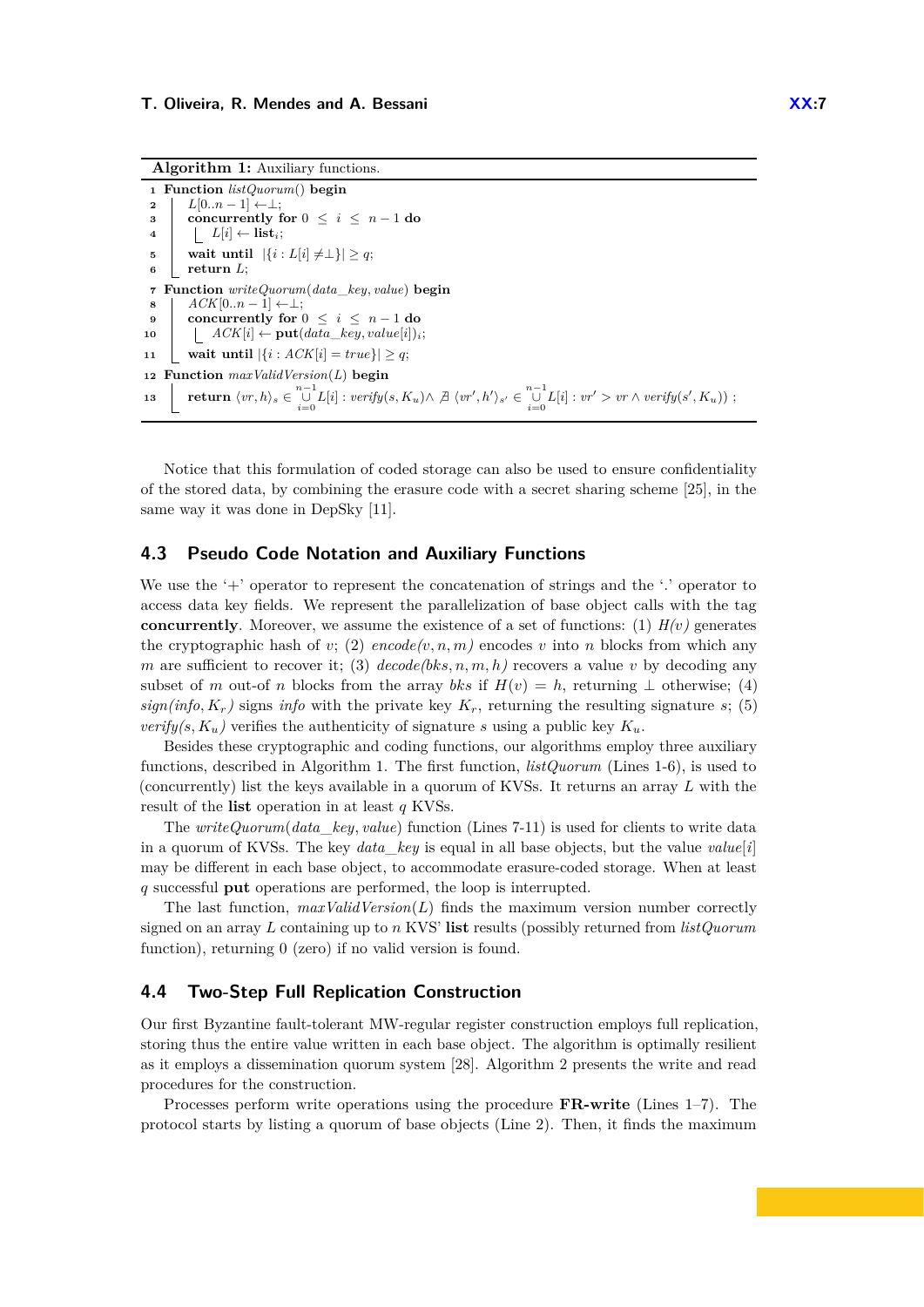```
Algorithm 2: Regular Byzantine Full Replication (FR) MW register (n > 3f) for client c.
  1 Procedure FR-write(value) begin
  2 L \leftarrow listQuorum();<br>2 max \leftarrow maxValidV3 max \leftarrow maxValidVersion(L);<br>4 new \leftarrow \langle max.ts + 1, c, H \rangle4 \begin{cases} new\_key \leftarrow \langle max.ts + 1, c, H(value) \rangle; \\ data \; keu \leftarrow new\_keu + sign(new\_kev) \end{cases}5 \begin{cases} \n\frac{data\_key \leftarrow new\_key + \text{sign}(new\_key, K_r);}{v[0..n-1] \leftarrow value:} \n\end{cases}v[0..n-1] \leftarrow value;7 writeQuorum(data_key, v);
  8 Procedure FR-read() begin
9 L \leftarrow listQuorum();<br>10 repeat
             10 repeat
11 ddta\_key \leftarrow maxValidVersion(L);<br>
12 d[0..n-1] \leftarrow \perp;12 \begin{bmatrix} d[0..n-1] \leftarrow \perp; \\ \text{concurrently} \end{bmatrix}13 concurrently for 0 \leq i \leq n-1 do<br>14 c concurrently for 0 \leq i \leq n-1 do
14 if H(value_i \leftarrow \textbf{get}(data\_key)_i;<br>
if H(value_i) = data\_key.16 H(value_i) = data\_key.hash then
16 d[i] \leftarrow value<sub>i</sub>;<br>17 else
                             17 else
18 \begin{array}{|c|c|c|c|c|} \hline \end{array} \begin{array}{|c|c|c|c|c|} \hline \end{array} d[i] \leftarrow ERROR;
19 wait until (\exists i : d[i] \neq \bot \land d[i] \neq ERROR) \lor (\{\{i : d[i] \neq \bot\}] \geq q);<br>
\forall i \in \{0, n-1\} : L[i] \leftarrow L[i] \setminus \{data \; \; \text{ker}\}.20 \downarrow \forall i \in \{0, n-1\} : L[i] \leftarrow L[i] \setminus \{data\_key\};<br>
21 \downarrow until \exists i : d[i] \neq \perp \wedge d[i] \neq ERROR;21 until \exists i : d[i] \neq \bot \land d[i] \neq ERROR;<br>22 return d[i];
             \textbf{return } d[i];
```
version available with a valid signature in the result using the function  $maxValidVersion(L)$ (Line 3), and creates the new data key by concatenating a new unique version, and the hash of the value to be written together with the signature of these fields (Lines 4–5). Lastly, it uses the *writeQuorum* function to write the data to the base objects (Lines 7).

The read operation is represented in the **FR-read** procedure (Lines 8–22). As in the write operation, it starts by listing a quorum of base objects. Then the reader enters in a loop until it reads a valid value (Line 10–21). First, it gets the maximum valid version listed (Line 11), and then it triggers  $n$  parallel threads to read that version from different KVSs. Next, it waits either for a valid value, which is immediately returned, or for a quorum of *q* responses (Line 19). The only way the loop terminates due to the second condition is if it is trying to read a version being written concurrently with the current operation, i.e., a version that is not yet available in a quorum. This is possible if the first *q* base objects to respond do not have the maximum version available yet. When this happens, the version is removed from the result of the **list** operation (Line 20), and another iteration of the outer loop is executed to fetch a smaller version. Notice that a version that belongs to a complete write can always be retrieved from the inner loop due to the existence of at least one correct base object in the intersection between Byzantine quorums.

Without concurrency, the protocol requires one round of **list** and one of **put** for writing, and one round of **list** and one of **get** for reading. In fact, it is impossible to implement a MW register with fewer object calls since for writing and reading we always need to use at least one round of **put** and **get** operations, respectively, and to find the maximum version available we can only use **list** or **get** to retrieve that information from the base objects.

# **4.5 Two-Step Erasure Code Construction**

Differently from the protocol described in the previous section, which employs full replication with a storage requirement of  $q \times S$  wherein *S* is the size of the object, in our second Byzantine fault-tolerant MW-regular register emulation we use storage-optimal erasure codes. Since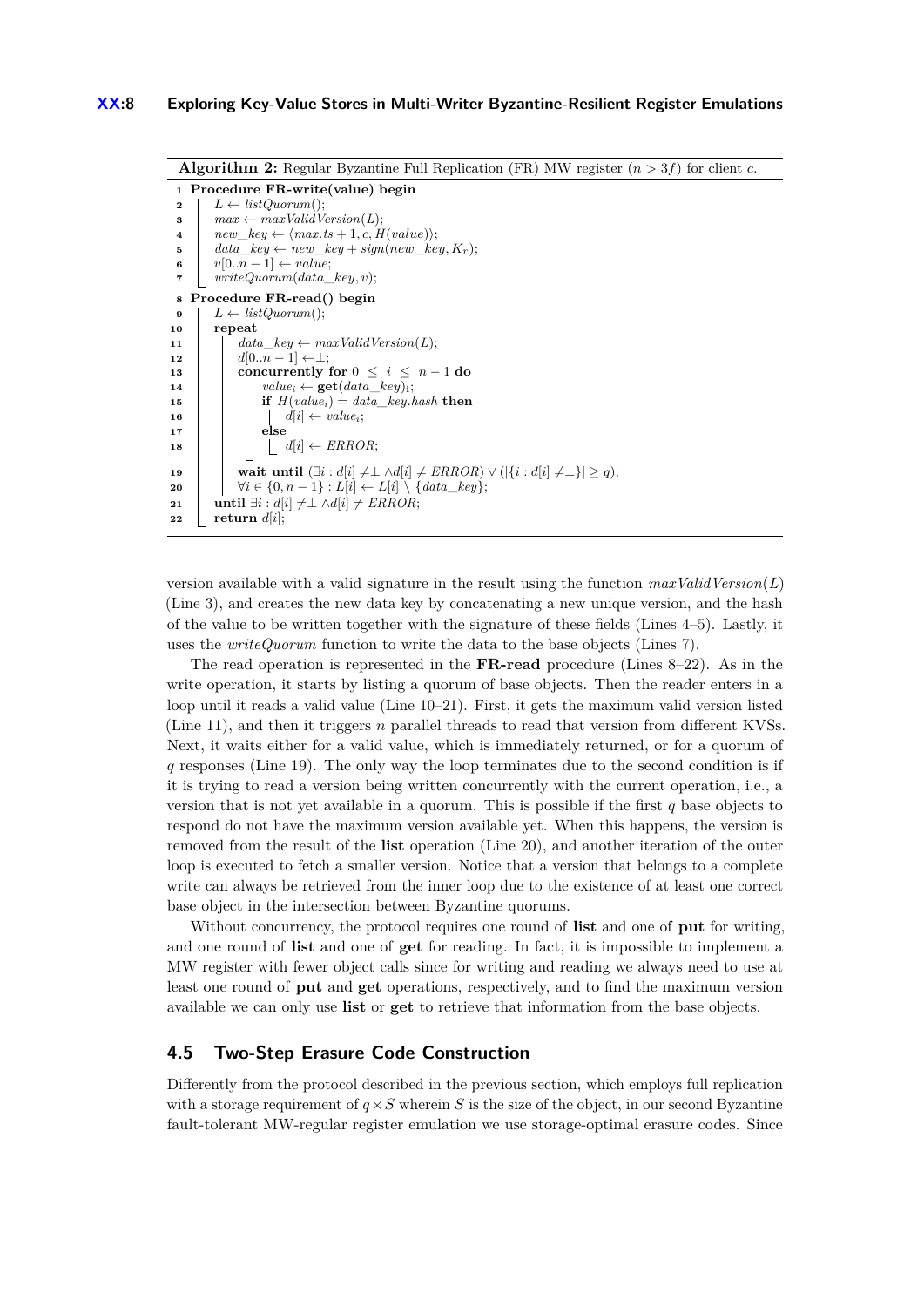**Algorithm 3:** Regular Byzantine Erasure-Coded (EC) MW register (*n >* 4*f*) for client *c*.

```
1 Procedure EC-write(value) begin
  2 L \leftarrow listQuorum();<br>3 max \leftarrow maxValidV3 max \leftarrow maxValidVersion(L);<br>4 new \leftarrow \langle max.ts + 1.c.H \rangle4 new\_key \leftarrow \langle max.ts + 1, c, H(value) \rangle;<br>
5 data\_key \leftarrow new\_key + sign(new\_ke)5 \begin{cases} \n\frac{data\_key \leftarrow new\_key + \text{sign}(new\_key, K_r);}{v[0..n-1] \leftarrow \text{encode}(value, n. f + 1).}\n\end{cases}6 v[0..n-1] \leftarrow encode(value, n, f + 1);<br>
7 writeQuorum(data \; key, v);7 writeQuorum(data_key, v);
  8 Procedure EC-read() begin
9 L \leftarrow listQuorum();<br>10 foreach ver \in L:
10 foreach ver \in L : \#_L(ver) < f + 1 do<br>
\forall i \in \{0, n-1\} : L[i] \leftarrow L[i] \setminus \{ver\}| \forall i \in \{0, n-1\} : L[i] \leftarrow L[i] \ \setminus \{ver\};12 repeat
13 d data\_key \leftarrow maxValidVersion(L);<br>14 d data \leftarrow 1:
\begin{array}{|c|c|c|}\n\hline\n & 14 & 5 & 0 \\
\hline\n\end{array} data \leftarrow \perp;
15 concurrently for 0 \leq i \leq n-1 do<br>16 d[i] \leftarrow \textbf{get}(data \; \textbf{ken})_i:
16 d[i] \leftarrow get(data\_key)i;<br>17 if data = 1 then
\begin{array}{|c|c|c|c|}\n \hline\n \textbf{18} & \textbf{if } data = \perp \textbf{then} \\
 \hline\n \textbf{18} & \textbf{data} \leftarrow \textit{decod} \n \end{array}\begin{aligned} \n\mid \quad data \leftarrow decode(d, n, f + 1, data\_key. hash); \n\end{aligned}19 wait until data \neq \bot \vee |\{i : d[i] \neq \bot\}| \geq q;<br>
\forall i \in \{0, n-1\} : L[i] \leftarrow L[i] \setminus \{data \; key\}20 \downarrow \forall i \in \{0, n-1\} : L[i] \leftarrow L[i] \setminus \{data\_key\};<br>21 until data \neq \cup \land data \neq ERROR:
21 until data \neq \perp \wedge data \neq ERROR;<br>22 return data:
                22 return data;
```
the erasure code we use [\[32\]](#page-15-19) generates *n* coded blocks, each with  $\frac{1}{f+1}$  of the size of the data, the storage requirement is reduced to  $q \times \frac{S}{f+1}$ .

The main consequence of storing different blocks in different base objects for the same version, is that the number of base objects accessed in dissemination quorum systems is not enough to construct a wait-free Byzantine fault-tolerant MW-regular register. This happens because the intersection between dissemination quorums contains only  $f + 1$  base objects, meaning that when reading the version associated with the last complete write operation, the quorum accessed may contain only 1 valid response (*f* can be faulty). This is fine for full replication as a single updated and correct value is enough to complete a read operation. However, it may lead to a violation of the regular semantics when erasure codes are employed since we now need at least  $f + 1$  encoded blocks to reconstruct the last written value.

To overcome this issue, we use Byzantine masking quorum systems [\[28\]](#page-15-5), where the quorums intersect in at least  $2f + 1$  base objects. Despite the increase in the number of base objects  $(n > 4f)$ , the storage requirement is still significantly reduced when compared with the previous protocol. As an example, for  $f = 1$ , this protocol has a storage overhead of 100% (a quorum of four objects with coded blocks of half of the original data size) while in the previous protocol the overhead is 200% (a quorum of three objects with a full copy of the data on each of them).

Algorithm [3](#page-8-0) presents this protocol. The **EC-write** procedure is similar to the write procedure of Algorithm [2.](#page-7-0) The only difference is the use of erasure codes to store the data. Instead of full replicating the data, it uses the *writeQuorum* function to spread the generated erasure-coded blocks through the base objects in such a way that each one of them will store a different block (Lines  $6-7$ ). Notice that the hash on the data key is generated over the full copy of data and not over each of the coded blocks.

The read procedure **EC-read** is also similar to the read protocol described in [§4.4,](#page-6-1) but with two important differences. First, we remove from  $L$  the versions we consider impossible to read (Lines 10–11), i.e., versions that appear in less than *f* + 1 responses. Second, instead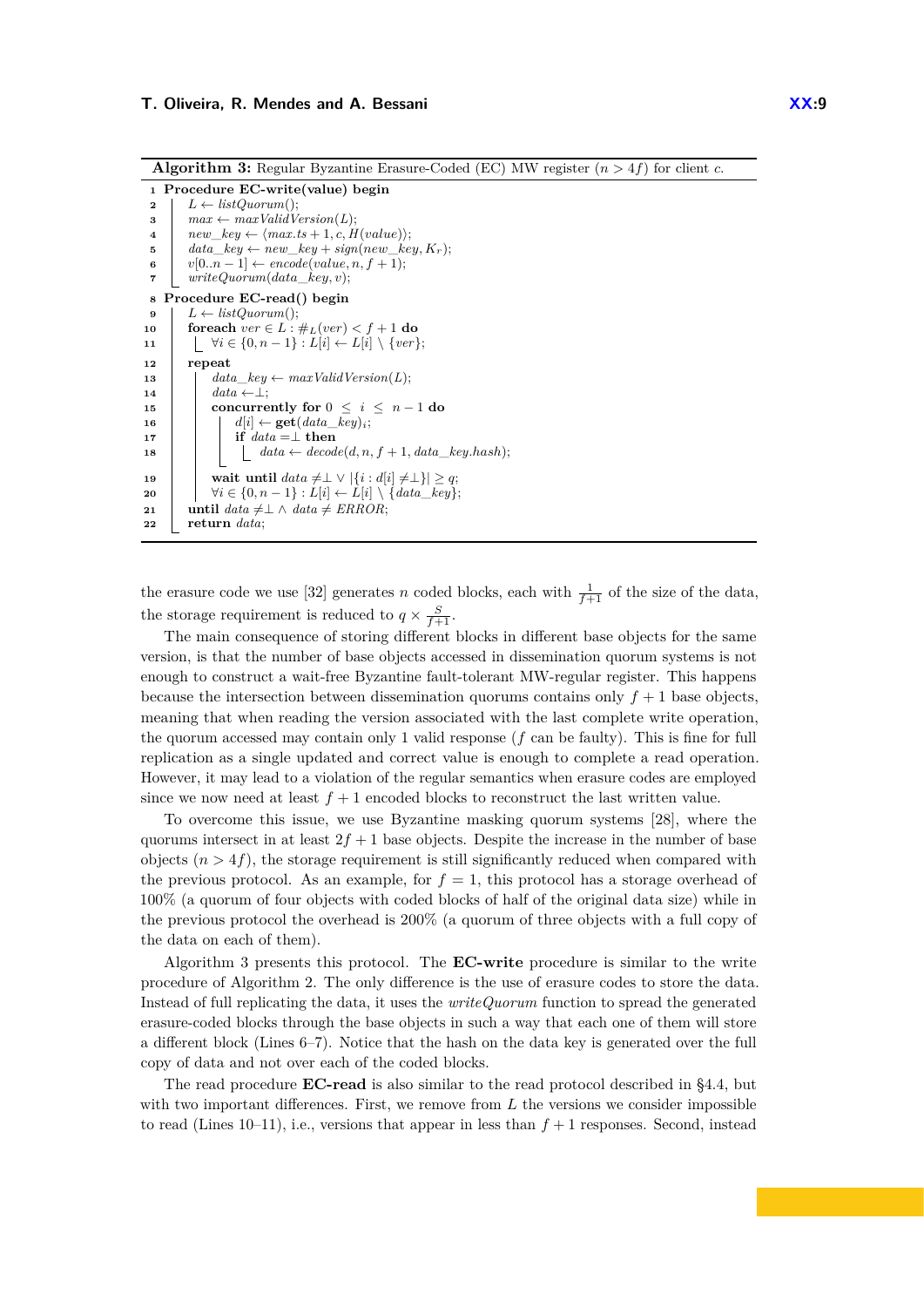```
Algorithm 4: Regular Byzantine Erasure-Coded (EC) MW register (n > 4f) for client c.
   1 Procedure 3S-write(value) begin
   2 L \leftarrow listQuorum();<br>
3 max \leftarrow maxValidV3 max \leftarrow maxValidVersion(L);<br>4 data \; kev \leftarrow \langle max.ts + 1, c \rangle;4 \begin{cases} \n\t\begin{array}{c} \n\frac{da \cdot b}{dt} & \text{if } \alpha \leq \text{max}. \text{ts} + 1, \text{c}; \\
\text{if } \alpha \leq \text{max} \leq \text{max} \leq \text{max} \end{array} \\
\text{and} \quad \frac{b}{dt} \leq \text{max} \leq \text{max} \leq \text{max} \leq \text{max} \leq \text{max} \end{cases}5 \begin{bmatrix} \text{proof} \text{info} \leftarrow \text{``Pow''} + \langle \text{max}. \text{ts} + 1, c, H(\text{value}) \rangle; \\ \text{proof} \text{ken} \leftarrow \text{proof} \text{info} + \text{sign}(\text{proof} \text{info}. \text{Kr}) \end{bmatrix}6 \begin{bmatrix} \text{proof\_key} \leftarrow \text{proof\_info} + \text{sign}(\text{proof\_info}, K_r) \end{bmatrix}<br>
7 v[0..n-1] \leftarrow \text{encode}(value, n, f + 1);7 v[0..n-1] \leftarrow encode(value, n, f+1);<br>8 writeDown(data, keu, v):8 writeQuorum(data_key, v);
9 v[0..n-1] \leftarrow \emptyset;<br>
10 writeQuorum(p)writeQuorum(proot \; key, v);11 Procedure 3S-read() begin
12 L \leftarrow listQuorum();<br>13 nroof key \leftarrow mar13 \left\{\n\begin{array}{c}\n\text{proof} \text{key} \leftarrow \text{maxValidVersion}(L); \\
\text{data} \text{key} \leftarrow \text{(proof} \text{key.ts, proof})\n\end{array}\n\right.14 data_key Ω Èproof _key.ts, proof _key.idÍ;
\begin{array}{|c|c|} \hline 15 & data \leftarrow \perp; \ \hline 16 & \textbf{concurve} \ \hline \end{array}16 concurrently for 0 \leq i \leq n-1 do<br>17 d d[i] \leftarrow \textbf{get}(data \; key)_i;
17 d[i] \leftarrow get(data\_key)i;<br>18 dif data = \perp then
\begin{array}{|c|c|c|c|}\n\hline\n\textbf{18} & \textbf{if } data = \perp \textbf{then} \\
\hline\n\textbf{19} & \textbf{data} \leftarrow decod \end{array}data \leftarrow decode(d, n, f + 1, data\_key.hash);\begin{array}{|c|c|}\n\hline\n\text{20} & \text{wait until } data \neq \perp;\n\hline\n\text{21} & \text{return } data: \hline\n\end{array}21 return data;
```
of waiting for one valid response in the inner loop, we wait until we can reconstruct the data or for a quorum of responses. Again, the only way the loop terminates through the second condition is if we are trying to read a concurrent version. For reconstructing the original data, every time a new response arrives we try to decode the blocks and verify the integrity of the obtained data (Line 18). Notice that the integrity is verified inside the *decode* function. A version associated with a complete write can always be successfully decoded because any accessed quorum will provide at least  $f + 1$  valid blocks for decoding this version's value. As soon as the integrity is verified, the outer loop stops and the value is returned (Lines 21–22).

## <span id="page-9-0"></span>**4.6 Three-Step Erasure Code Construction**

Our last construction implements a Byzantine-resilient MW-regular register using erasure codes and dissemination quorums, being thus both storage-efficient and optimally-resilient. We achieve this by storing in each base object two objects per version instead of one. The first one, the *data object*, is used to store the encoded data blocks. The second one, the *proof object*, is an object with a zero-byte value used to prove that a given data object is already available in a quorum of base objects (similar to what is done in previous works [\[11,](#page-15-13) [18\]](#page-15-2)). The key of the data object is composed only by the version, i.e., the tuple  $\langle ts, id \rangle$ . In turn, the key of the proof object is composed by the string  $\langle$ "PoW", *ts*, *id*, *h*)<sub>*s*</sub>, in which *h* is the hash of the full copy of data and *s* is a signature of  $\langle$ "PoW", ts, id, h $\rangle$ .

Algorithm [4](#page-9-1) presents the protocol. The write procedure, called **3S-write**, starts by listing the proof objects from a quorum of base objects (Line 2). Then, it finds the maximum valid version between the proof objects. For simplicity, this algorithm uses the same function *maxValidVersion*(*L*) as the previous protocols, but here we are only interested in proof objects. Next, it creates the new data key and the new proof key to be written (Lines 4–6). Then it writes the data object in a quorum (ensuring that different base objects will store different coded blocks) and, after that, it writes the proof object (Lines 7-10). This sequence of actions ensures that when a valid proof object is found in at least one base object, the corresponding data object is already available in a quorum of base objects.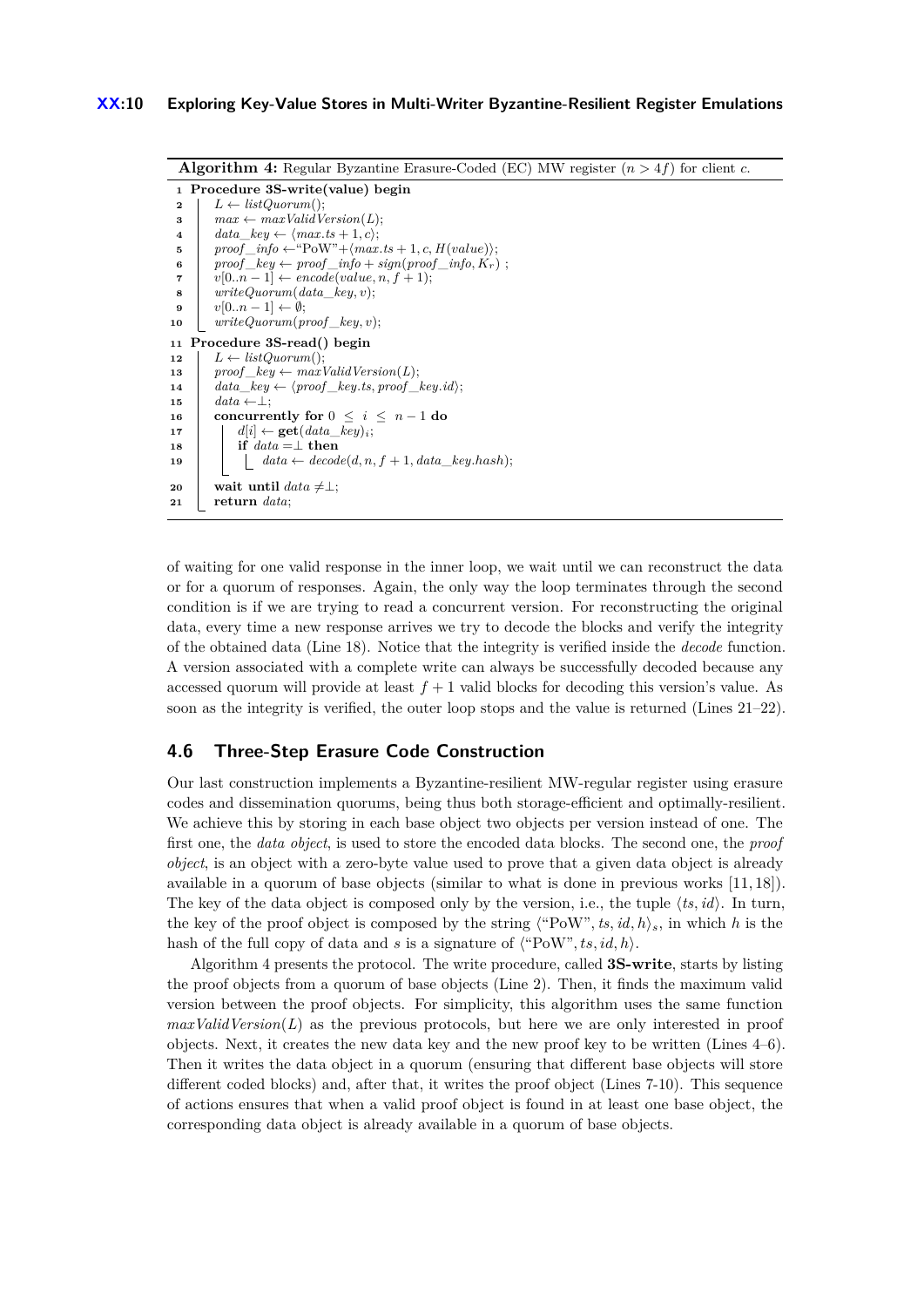The **3S-read** procedure is used for reading. The idea is to list proof objects from a quorum, find the maximum valid version among them, and read the data object associated with that proof object. Notice that to read the data we do not need to wait for a quorum of responses as it is enough to have  $m = f + 1$  valid blocks to decode the value (Lines 18–19). This holds because, differently from the two previous algorithms, here we are sure that the data values with a version matching the maximum version found in valid proof objects is already stored in a quorum of base objects.

As explained before, this protocol works with only  $3f + 1$  base objects. This is done without adding any extra call to the base objects in the read operation, which still needs only two rounds of accesses, one for **list** and one for **get**. However, for writing, one additional round of **put** is needed (to replicate the proof object). This trade-off is actually profitable in a cloud-of-clouds environment since the monetary costs of storing erasure-coded blocks in extra clouds is much larger than sending zero-byte objects to the clouds we use.

## **5 Protocols Extensions**

This section presents a discussion of how the protocols presented in this paper can be modified to offer atomic semantics  $[26]$ , and what are the possible solutions to garbage collect obsolete data versions.

# **5.1 Atomicity**

There are many known techniques to transform regular registers in atomic ones. Most of them require servers running part of the protocol [\[14,](#page-15-1) [30\]](#page-15-6), which is impossible to implement with our base objects. Fortunately, the simplest transformation can be used in data-centric algorithms. This technique consists in forcing readers to *write-back* the data they read to ensure this data will be available in a quorum when the read completes [\[10,](#page-15-16) [21,](#page-15-3) [29\]](#page-15-24).

Our three read constructions could implement this technique by invoking *writeQuorum* to write the read value before returning it. However, writing back read values in our first two protocols may carry out performance issues as the stored data size might be non-negligible. In turn, employing the same write-back technique in our last protocol (Algorithm [4\)](#page-9-1) does not have such overhead, as a reader would only need to write-back the small proof object (see  $§4.6$ ). Hence, the performance effect of using this technique in the read procedure is independent of the size of the data being read.

A final concern about using write-backs to achieve atomicity is that we would have to assume that readers may only fail by crash, otherwise they may write bogus values in the base objects. In the regular constructions this is not required as we do not need to give write permissions to readers.

## <span id="page-10-0"></span>**5.2 Garbage Collection**

**Existing solutions.** Register emulations that employ versioning must use a garbage collection protocol to remove obsolete versions, otherwise an unbounded amount of storage is required. DepSky [\[11\]](#page-15-13) provides a garbage collection protocol that is triggered periodically to remove older versions from the system. Although practical in many applications (e.g., cloud-backed file system [\[12\]](#page-15-25)), this solution is vulnerable to the *garbage collection racing problem* [\[10,](#page-15-16) [34\]](#page-15-7). This problem happens when a client is reading a version that had became obsolete due to a concurrent write, and removed by a concurrent execution of the garbage collection protocol, making it impossible for a reader to obtain the value associated with it.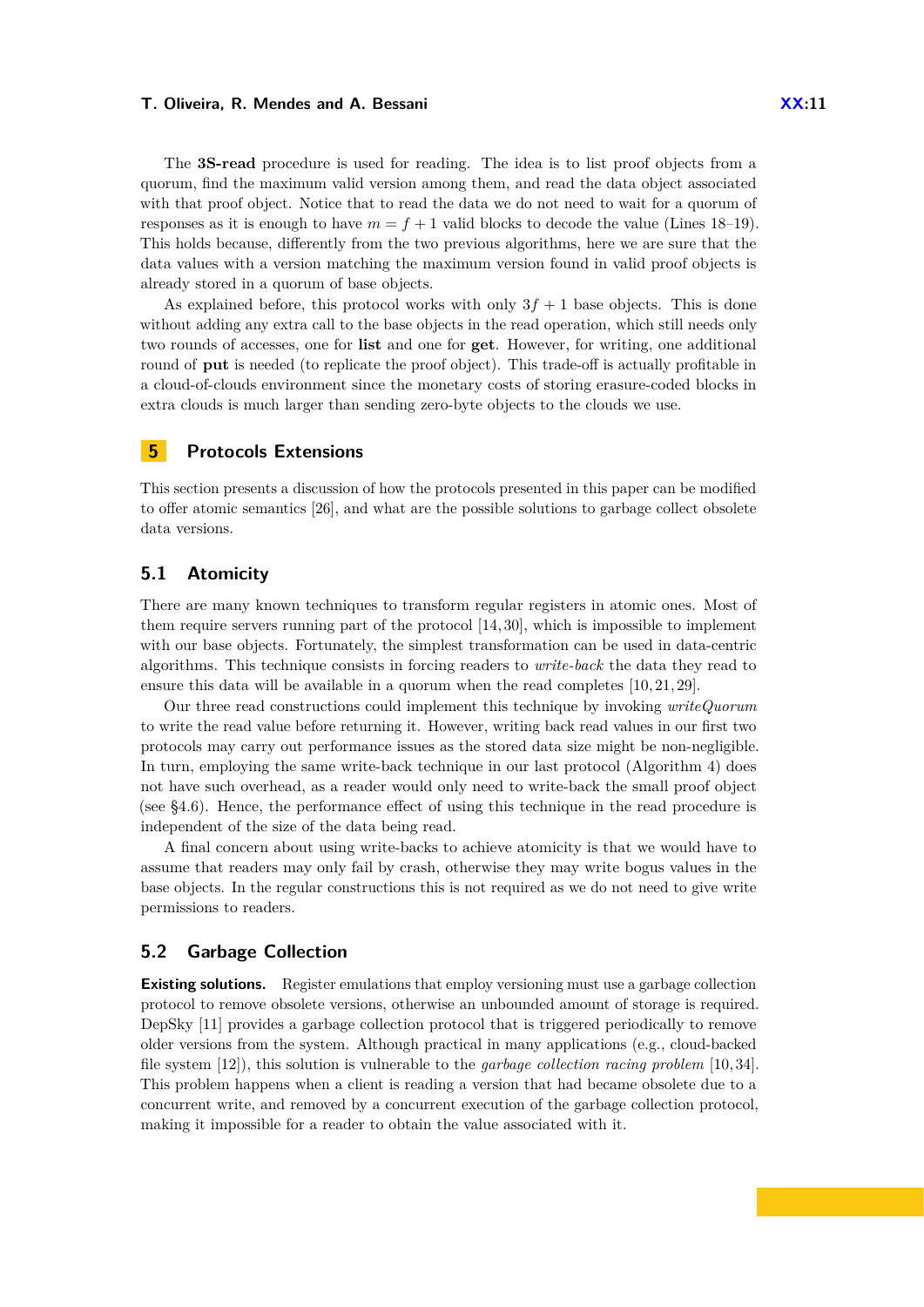#### **XX:12 Exploring Key-Value Stores in Multi-Writer Byzantine-Resilient Register Emulations**

To the best of our knowledge, there are only two works that solve this problem. The solution of [\[34\]](#page-15-7) makes readers announce the version they are going to read, preventing the garbage collector from deleting it. Unfortunately, this solution cannot be directly applied in the data-centric model since it requires servers capable of running parts of the algorithm. Another solution was proposed in [\[10\]](#page-15-16). In this protocol each writer stores the value in a *temporary* key, which can be garbage collected by other writers, and also in an *eternal* key, that is never deleted. This approach allows readers to obtain the value from the eternal key when the temporary key is erased by concurrent writers. A solution like this can be applied to our first protocol (see [§4.4\)](#page-6-1), which employs full replication. Yet, it does not work with erasure-coded data. This happens because the eternal key is overwritten whenever a write operation occurs, and since several writers can operate simultaneously, the eternal key in different base objects may end up with blocks belonging to different versions. Therefore, it might lead to the impossibility of getting  $f + 1$  blocks of the same version to reconstruct the original value.

**Adapting the solutions to our protocols.** All existing solutions for garbage collection can be adapted to the protocols discussed in [§4.](#page-4-2) The approach of deleting obsolete versions asynchronously by a thread running in background can be naturally integrated to our protocols. This thread can be triggered by the clients at the end of the write operations, making each client responsible for removing its obsolete data.

Since we do not rely on server-side code for our protocols, devising a solution where readers announce the version they are about to read (by writing an object with that information to a quorum of base objects) would require substantial changes in our system model. More specifically, to ensure wait-freedom for read operations, only objects with versions lower than the ones announced can be garbage collected. This solution may not tolerate the crash of the readers – if a reader crashes without removing its announcement, larger versions than the one it announced will never be removed. It is possible to add an expiration time to the announcement to avoid this. Yet, this would still require changes in the system model to add synchrony assumptions for the expiration time to (eventually) hold, and not consider Byzantine readers (that could block garbage collection by announcing the intention to read all versions).

Using the eternal key approach together with erasure codes significantly increases the storage requirements of our algorithms. The idea is to make each writer not only to store the coded blocks into temporary keys, but also to replicate full copies of the original data in eternal keys. This approach may lead to a decrease in the write performance (related with an extra write of a full copy of the data per base object) and an increase of  $n \times S$  in each protocol storage requirements.

**Discussion.** The three proposed solutions explore different points in the design space of datacentric storage protocols. In the first approach, we do not really solve the garbage collection racing problem. The second solution requires a stronger system model and additional base object accesses in the read operation. The third solution increases the storage requirements and reduces the write performance as writers have to write not only the coded blocks, but also full copies of the data.

We argue that most applications would prefer to have better performance and a reduced storage complexity, at the cost of eventually repeating failed reads. Therefore, we chose to support the asynchronous garbage collection triggered periodically (for example hourly, daily or even when a given number of versions has been written), as done in DepSky [\[11\]](#page-15-13).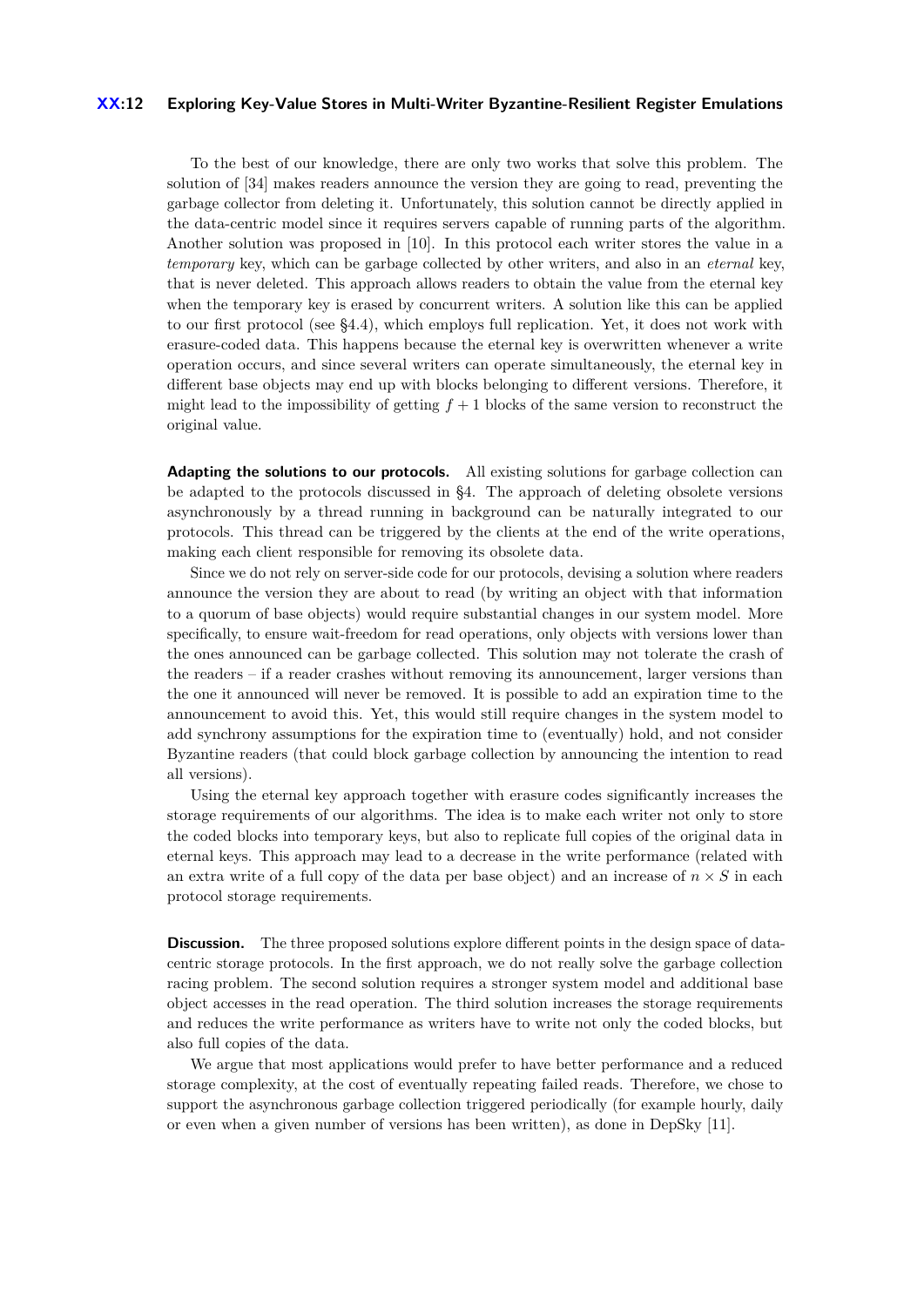# **6 Evaluation**

This section presents an evaluation of our three new protocols, comparing them with two previous constructions targeting the cloud-of-clouds model [\[10,](#page-15-16) [11\]](#page-15-13).

## **6.1 Setup and Methodology**

The evaluation was done using a machine in Lisbon and a set of real cloud services. This machine is a Dell Power Edge R410 equipped with two Intel Xeon E5520 (quad-core, HT, 2.27Ghz), and 32GB of RAM. This machine was running an Ubuntu Server Precise Pangolin operative system (12.04 LTS, 64-bits, kernel 3.5.0-23-generic), and Java 1.8.0\_67 (64-bits).

Furthermore, we compare our protocols with the MW-regular register of [\[10\]](#page-15-16), which we call ICS, and the SW-regular register of DepSky (the DepSky-CA algorithm) [\[11\]](#page-15-13). The protocols proposed in this paper were implemented in Java using the APIs provided by real storage clouds. We used the DepSky implementation available online [\[2\]](#page-14-6). However, since there is no available implementation of ICS, we implemented it using the same framework we used for our protocols. All the code used in our experiments is available on the web [\[4\]](#page-14-7).

All experiments consider  $f = 1$  and the presented results are an average of 1000 executions of the same operation, employing garbage collection after every 100 measurements. The storage clouds used were Amazon S3 [\[1\]](#page-14-2), Google Storage [\[3\]](#page-14-4), Microsoft Azure Storage [\[15\]](#page-15-20), Rackspace Cloud Files [\[5\]](#page-14-3), and Softlayer Cloud Storage [\[6\]](#page-14-5). ICS was configured to use the first three of them  $(n = 3)$ ; the Two-Step Full Replication  $(2S-FR)$ , Three-Step Erasure Codes (3S-EC) and DepSky protocols used the first four clouds mentioned  $(n = 4)$ ; and the Two-Step Erasure Codes (2S-EC) protocol used all of them (*n* = 5).

### **6.2 List Quorum Performance**

One of the main differences between our protocols and the other MW-regular register of the literature designed for KVSs, namely ICS [\[10\]](#page-15-16), is that in our algorithms the garbage collection is decoupled from the write operations. Since in ICS the garbage collection is included in the write procedure, the **list** operation invoked in its base objects always return a small number of keys. However, as in our protocols the garbage collection is executed in background, it is important to understand how the presence of obsolete keys (not garbage collected) in the KVSs affects the latency of listing the available keys. Notice this issue does not affect DepSky as it does not use the **list** operation [\[11\]](#page-15-13).

Figure [2](#page-13-0) shows the latency of executing the *listQuorum* function with different numbers of keys stored in the KVSs, for our three protocols (which consider different quorum sizes). As can be seen, 2S-EC presents the worst performance, indicating that listing bigger quorums is more costly. We can also observe that the performance degradation of the **list** operation when there are less than 100 obsolete versions is very small (specially for 2S-FR and 3S-EC). However, the latency is roughly  $2\times$  and  $4\times$  worse when listing 500 and 1000 versions, respectively. This suggests that triggering the garbage collection once every 100 write operations will avoid any significant performance degradation.

### **6.3 Read and Write Latency**

Figure [3](#page-13-1) shows the write and read latency of our protocols, ICS [\[10\]](#page-15-16) and DepSky [\[11\]](#page-15-13), considering different sizes of the stored data.

The results show that, when reading 64kB and 1MB, 2S-FR and 3S-EC present almost the same performance, while 2S-EC is slightly slower, due to the use of larger quorums. This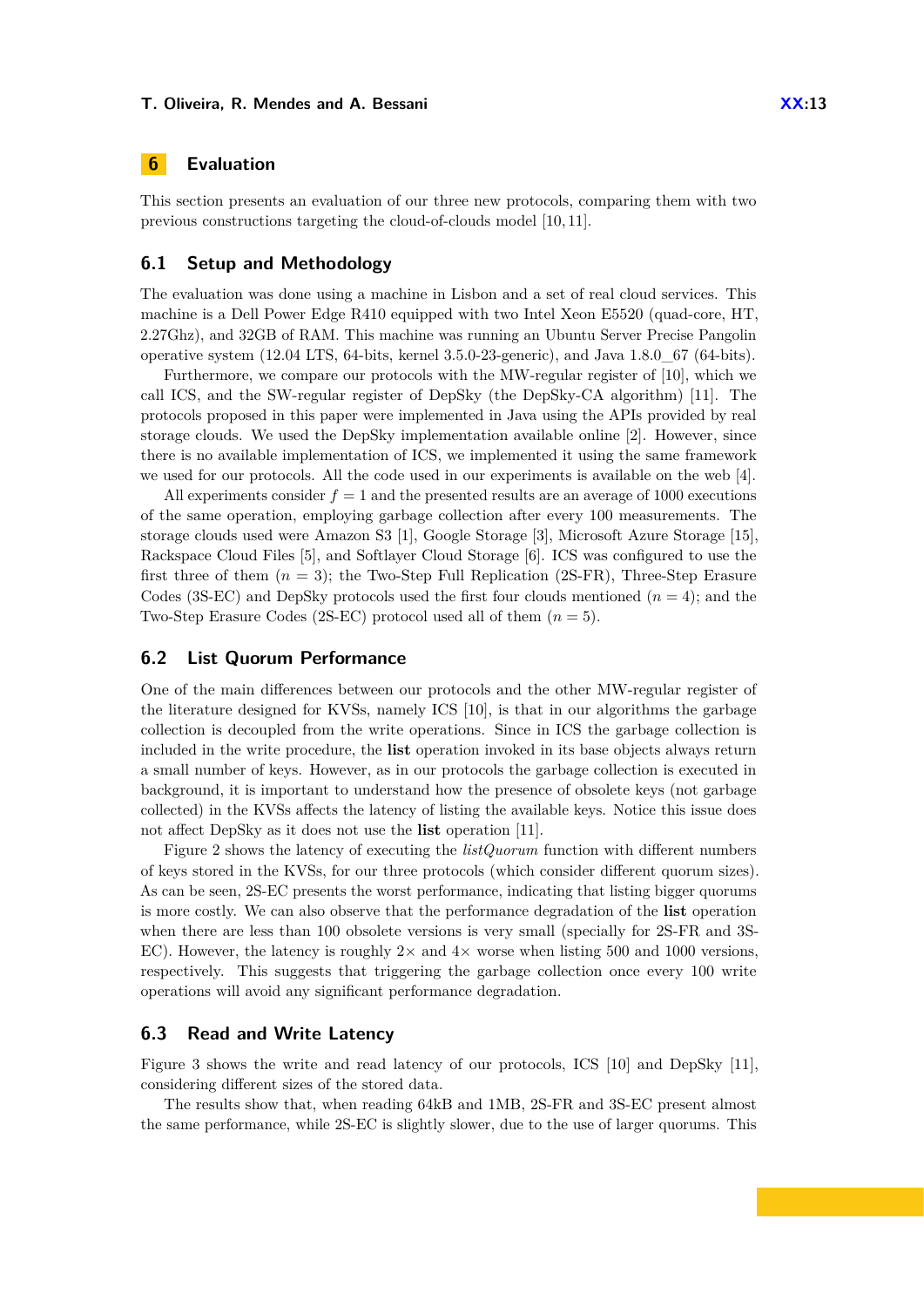#### <span id="page-13-0"></span>**XX:14 Exploring Key-Value Stores in Multi-Writer Byzantine-Resilient Register Emulations**



 $\mathbb{R}^3$ **Figure 2** Average latency and std. deviation of *listQuorum* for different number of stored keys.

<span id="page-13-1"></span>

**Figure 3** Median and 90-percentile latencies for read and write operations of register emulations.

means that reading only one data value with a full copy of the data is as fast as reading  $f + 1$ blocks with half of the size of the original data. This is not the case for 16MB data. The results show it is faster to read  $f + 1$  data blocks of 8MB in parallel from different clouds (2S-EC and 3S-EC) than reading a 16MB object from one cloud (2S-FR).

For writing 64kB objects 3S-EC is slower than 2S-FR and 2S-EC. This happens due to the latency of the third step of the protocol (write of the proof object). When writing 1MB objects, our protocols present roughly the same latency, being the 3S-EC protocol a little bit slower (also due to the write of the proof object). However, when clients write 16MB data objects, the additional latency associated with this third step is negligible. Overall, these results can be explained by the fact that the proof object has zero bytes. Thus, 3S-EC protocol presents the best performance due to its use of dissemination quorums and erasure codes. For this data size, the 2S-FR protocol presents the worst performance of our protocols as it stores a full copy of the data in all clouds.

The key takeaway here is that our protocols present a performance comparable with DepSky [\[11\]](#page-15-13) (Dep), *which does not support multiple writers*, and a performance up to  $2\times$ better than the *crash fault-tolerant* MW register presented in [\[10\]](#page-15-16) (ICS). On the other hand, ICS presents the worst latency among the evaluated protocols. One of the main reasons for this to happen is because it does not use erasure codes. Furthermore, for reading, this protocol always waits for a majority of data responses, which makes it slower than, for example, the 2S-FR that only waits for one valid **get** response. In turn, for writing, ICS writes the full copy of the data twice on each KVS to deal with the garbage collection racing problem, removing also obsolete versions.

# **6.4 Read Under Write Contention**

Figure [4](#page-14-8) depicts the read latency of 1 MB objects in presence of multiple contending writers. This experiment does not consider DepSky as it only offers SW semantics.

The results show that both 2S-FR and 2S-EC read latencies are affected by the number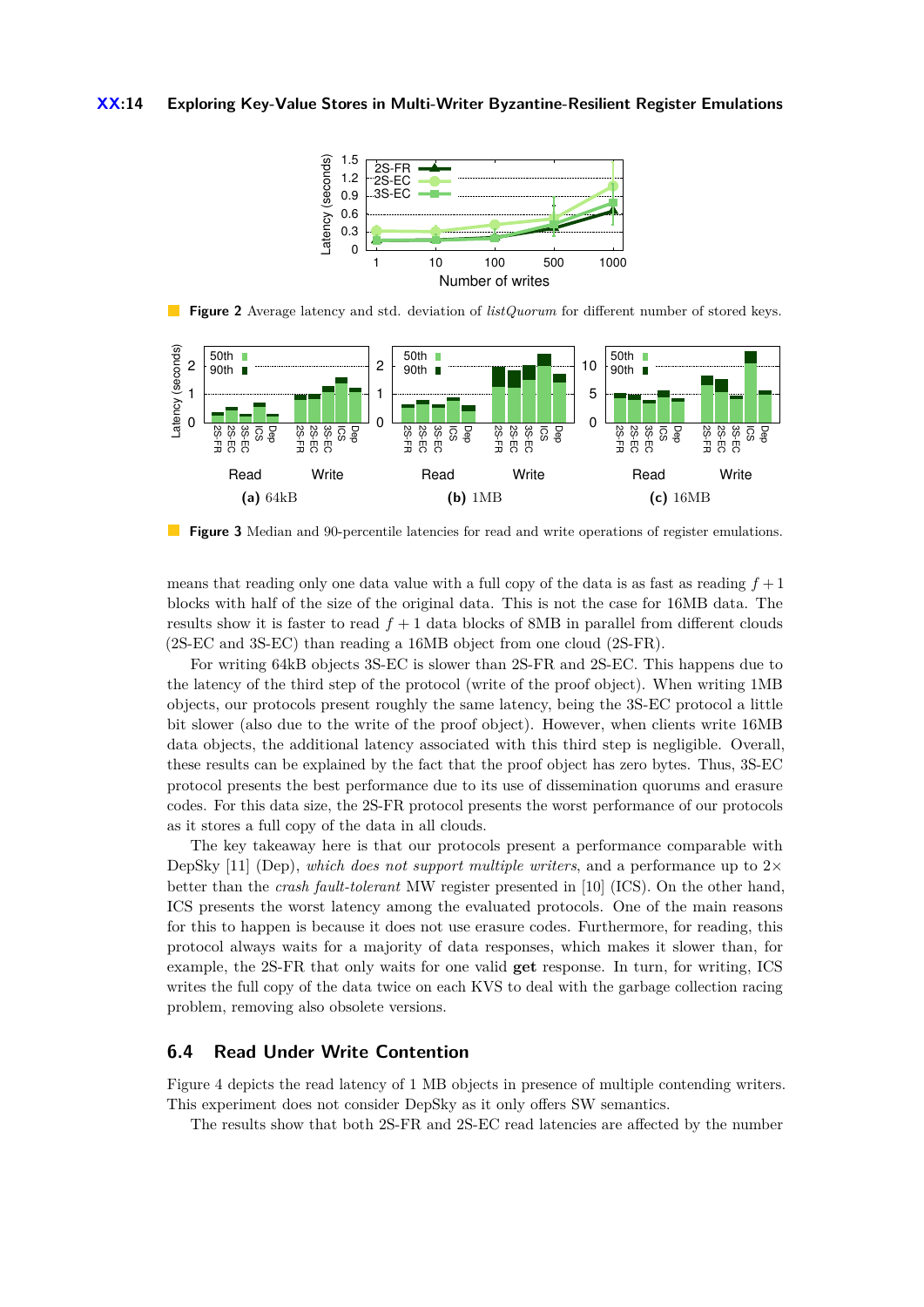<span id="page-14-8"></span>

**Figure 4** Median and 90-percentile read latencies in presence of contending writers.

of contending writers. This happens for two reasons: (1) under concurrent writes, these protocols typically try to read incomplete versions from the KVSs before finding a complete one (i.e., the loop on read protocols is executed more than once); (2) since we are not garbage collecting obsolete versions, more writers send more versions to the clouds, negatively influencing the  $listQuorum$  function latency. Since  $3S\text{-EC}$  is not affected by the first factor, its read operation performs slightly better with contending writers.

ICS's read presents a constant performance with the increase of contending writers, however, 2S-FR and 2S-EC present competitive results and 3S-EC presents results always better than it, even without garbage collecting obsolete versions.

# **7 Conclusion**

This paper considers the study of fundamental storage abstractions resilient to Byzantine faults in the data-centric model, with applications to cloud-of-clouds storage. In this context, we presented three new register emulations: (1) one that uses dissemination quorums and replicates full copies of the data across the clouds, (2) another that uses masking quorums and reduces the space complexity through the use of erasure codes, and (3) a third one that increases the number of accesses made to the clouds to use dissemination quorums together with erasure codes.

Our evaluation shows that the new protocols have similar or better performance and storage requirements than existing emulations that either support a single writer [\[10\]](#page-15-16) or tolerate only crashes [\[11\]](#page-15-13).

**Acknowledgements.** This work was supported by FCT through projects LaSIGE (UID/CEC /00408/2013) and IRCoC (PTDC/EEI-SCR/6970/2014), and by EU through the H2020 SUPERCLOUD project (643964).

#### **References**

- <span id="page-14-2"></span>**1** Amazon S3. <http://aws.amazon.com/s3/>.
- <span id="page-14-6"></span>**2** DepSky webpage. <http://cloud-of-clouds.github.io/depsky/>.
- <span id="page-14-4"></span>**3** Google storage. <https://developers.google.com/storage/>.
- <span id="page-14-7"></span>**4** MWMR-registers webpage. <https://github.com/cloud-of-clouds/mwmr-registers/>.
- <span id="page-14-3"></span>**5** Rackspace cloud files. <http://www.rackspace.co.uk/cloud/files>.
- <span id="page-14-5"></span>**6** Softlayer Cloud Storage. <http://www.softlayer.com/Cloud-storage/>.
- <span id="page-14-1"></span>**7** I. Abraham, G. Chockler, I. Keidar, and D. Malkhi. Byzantine disk Paxos: optimal resilience with Byzantine shared memory. *Distributed Computing*, 18(5), 2006.
- <span id="page-14-0"></span>**8** M. Aguilera, B. Englert, and E. Gafni. On using network attached disks as shared memory. In *Proc. of the PODC*, 2003.